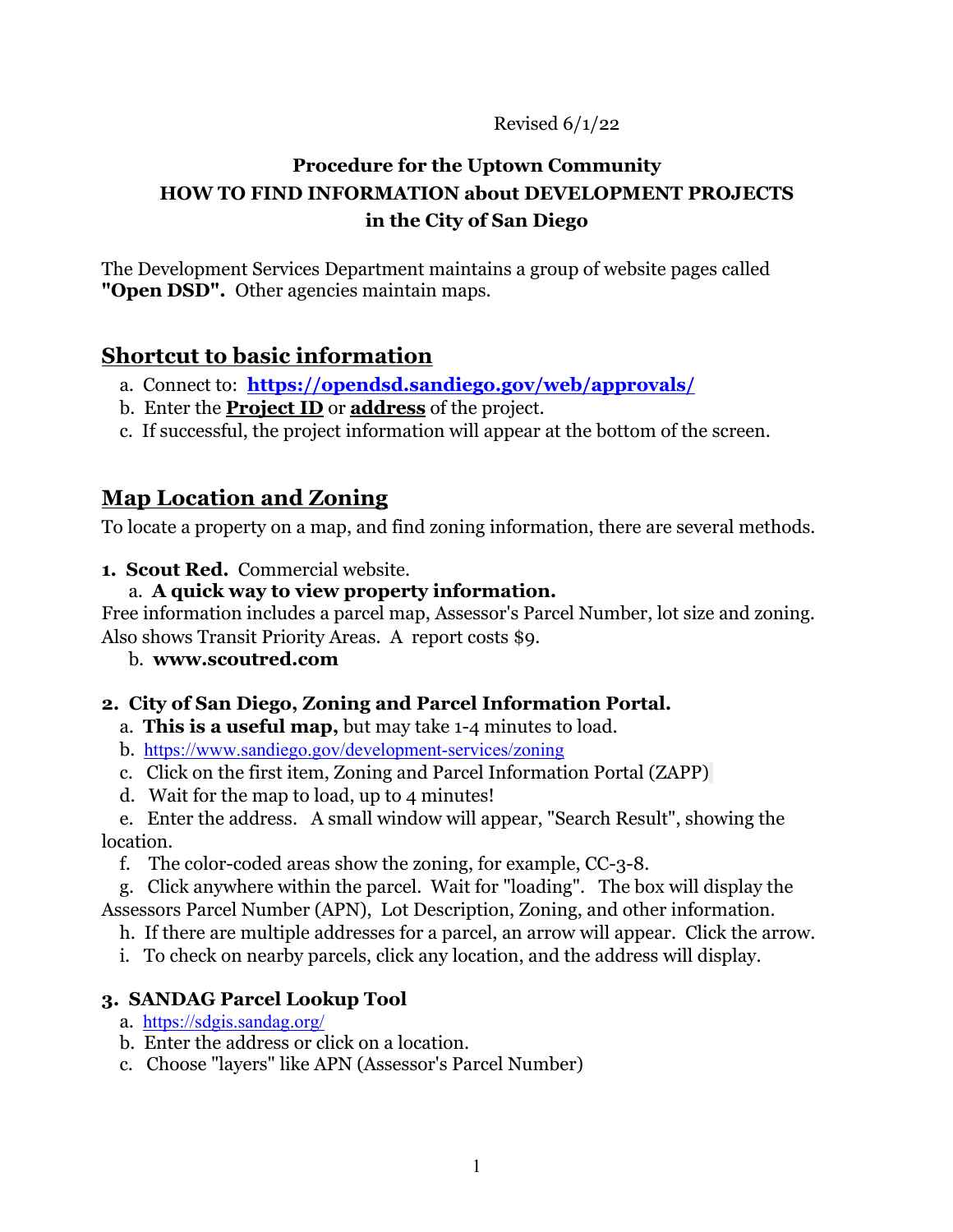#### **4. ARC GIS Map**

- a. https://sandiego.maps.arcgis.com/apps/webappviewer/index.html
- b. Enter the address.

 c. Use the "window" icon to see different views (basemaps). The most useful are "Community Map" (shows parcel boundary) and "Imagery hybrid" (aerial photos and streets).

### **5. Zoning Grid Map**

- a. https://www.sandiego.gov/development-services/zoning-maps/grid-map
- b. Uptown is on Grid 18, 19 and 15.
- c. Zoom-in to find the block or parcel to view.

# **To View and Obtain Documents**

### 1. **If you have the Project Number or Project Address:**

a. Start with Development Services.

www.sandiego.gov/development-services

- b. "Permits, Approvals, Inspections" tab.
- c. "Track your project". (at right side of page)
- d. Check "Building" or most projects.
- e. Was the application submitted on or after July 19, 2021? Usually "Yes".
- f. **You'll get to this page, which you should save. "Approval Search".**

# **https://opendsd.sandiego.gov/web/approvals/**

- g. Enter the **Project ID** or **address** of the project. Example: Project 672600 is the development project for the Pernicano's site.
- h. If successful, the project information will appear at the bottom of the screen.
- i. Skip to #3 in this procedure.

### 2. **If you don't have the Project Number or Project Address:**

a. Use the Search field in **Sandiego.gov to find the project.** You'll need key words, or a project name such as "5th and Thorn".

b. If you visit the project location in person, the building permit may be posted, with the Project Number.

### 3. **Reviewing project information.**

Once you find and enter the Project Number or Address, this leads to several links.

 a. The "Project ID" is the overall identifier. Click the link which appears under Project ID.

 b. A project can have several "Approvals" required. Read what's available under each Approval.

 c. You can find: Project description, the name of the applicant, the date submitted, and the DSD contact or Project Manager.